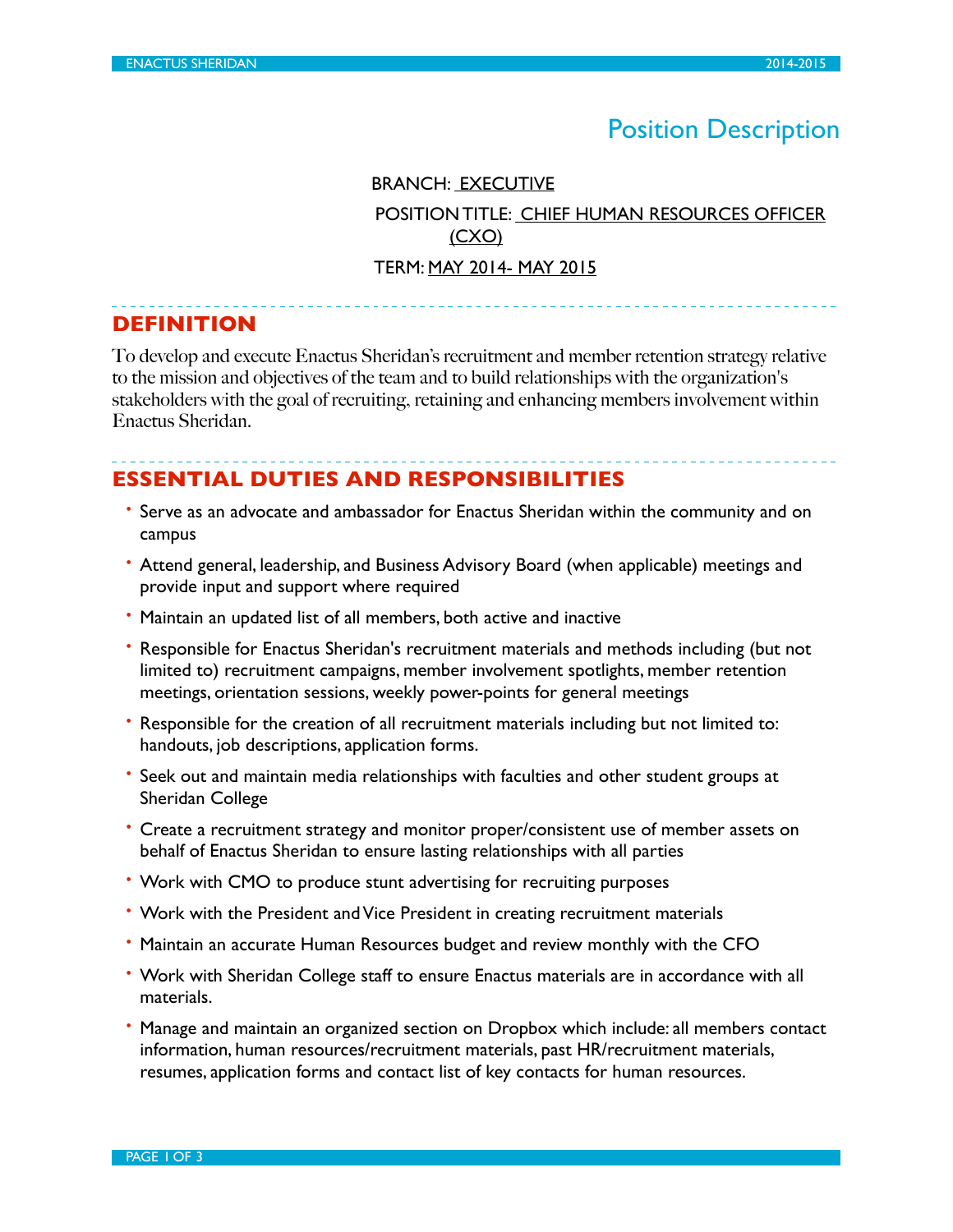*The duties and responsibilities outlined above are representative but not all-inclusive*

## **RELATIONSHIPS**

Reports to: President and Leadership Team

Oversees: Recruiters, Brand Ambassadors, all Campus Directors and positions *in relations to* human resources/recruitment/member retention

#### **KEY ATTRIBUTES**

- Previous involvement in Enactus and affinity with the core mission and purpose
- Desire to make a positive impact on other students and demographics in need
- Flexibility and willingness to dedicate time to Enactus Sheridan
- Ability to act as a role model and leader to other students
- Innovative thinker and willing to take initiative
- Strong written, oral, interpersonal, persuasion and speaking skills
- Familiarity with various recruitment techniques
- Experience in human resources, communications, employee retention, employee recognition, orientation sessions is an asset.

### **BENEFITS AND OPPORTUNITIES**

- Networking opportunities with academic, student, and community leaders
- Create meaningful relationships with Sheridan College professors and students as well as additional stakeholders
- Skill development through experience as well as Enactus Sheridan, Enactus Canada, and Enactus International workshops
- Access to Enactus Canada strategic resources and program managers
- Access to the Enactus Canada Talent Community and job postings; possibility to be recruited by some of the top businesses in Canada such as Target, Walmart, Dell, Hershey and more!
- Engagement in the Enactus, Sheridan College, and GTA community
- Possible opportunities for regional, national, and international travel
- Recognition on team website and at year-end banquet if applicable

#### **COMMITMENT**